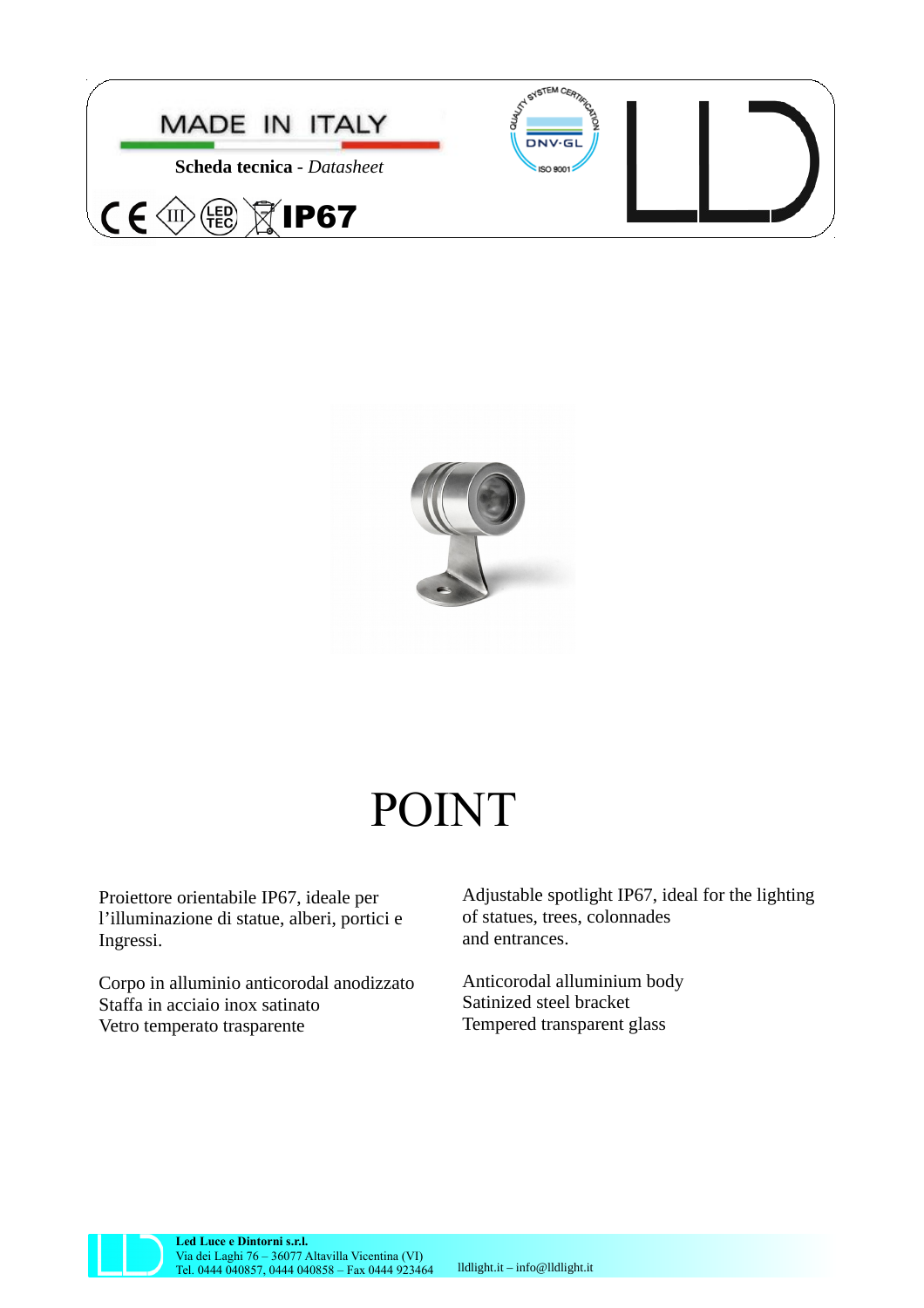

**Scheda tecnica** - *Datasheet*

(FED)

 $C \in \langle \mathbb{R} \rangle$ 

 $\widetilde{\boxtimes}$ IP67





| <b>TECHNICAL DATA</b>                                                 |                                                                                                                                                                |
|-----------------------------------------------------------------------|----------------------------------------------------------------------------------------------------------------------------------------------------------------|
| POTENZA ASSORBITA<br>Power Absorption                                 | S: 2W<br>M: 6W<br>L:12W<br><b>XL: 18W</b>                                                                                                                      |
| <b>ALIMENTAZIONE</b><br>Supply Voltage                                | $500mA$ (S, M, XL) – $1000mA$ (L)<br>24Vdc                                                                                                                     |
| <b>COLLEGAMENTO</b><br>Connection                                     | Collegamento in serie (500mA-1000mA) – Series connection (500mA-1000mA)<br>Collegamento in parallelo (24Vdc) – Parallel connection (24Vdc)                     |
| <b>DURATA MEDIA LED</b><br>Average LED life                           | 50.000h                                                                                                                                                        |
| <b>COLORI LED DISPONIBILI</b><br>LED colours available                | 3000K, 4000K, RGB-W (solo Point M - Only Point M)                                                                                                              |
| <b>CRI</b>                                                            | 80                                                                                                                                                             |
| <b>FASCI DISPONIBILI</b><br>Available Lens                            | $S: 15^{\circ}, 30^{\circ}, 60^{\circ}$<br>M: $15^{\circ}$ , $35^{\circ}$ , $60^{\circ}$<br>L: $18^{\circ}$ , $46^{\circ}$ , $55^{\circ}$<br>XL: 18°, 30°, 55° |
| <b>FLUSSO LUMINOSO</b><br>Luminous Flux                               | S: 170lm (3000K), 180lm (4000K)<br>M: 810lm (3000K), 820lm (4000K)<br>L: 1250lm (3000K), 1500lm (4000K)<br>XL: 2100lm (3000K), 2250lm (4000K)                  |
| <b>INSTALLAZIONE</b><br><b>Installation</b>                           | A pavimento/parete/soffitto con staffa inclusa<br>On floor/wall/ceiling with bracket included                                                                  |
| TEMPERATURA DI ESERCIZIO<br><b>Operating Temperature</b>              | $-10+45$ °C                                                                                                                                                    |
| <b>CALPESTABILE</b><br>Walk Over                                      | N <sub>0</sub>                                                                                                                                                 |
| <b>CARRABILE</b><br>Drive Over                                        | No                                                                                                                                                             |
| <b>GRADO DI PROTEZIONE IP</b><br>IP rating                            | IP <sub>67</sub>                                                                                                                                               |
| <b>CLASSE DI CONSUMO ENERGETICO</b><br><b>Energy Efficiency Class</b> | $A/A+/A++$                                                                                                                                                     |
| <b>CLASSE DI ISOLAMENTO</b><br><b>Insulation Class</b>                | Classe 3<br>Class 3                                                                                                                                            |
| <b>PROTEZIONI</b><br>Protections                                      | WP system (eccetto point M RGB-W – except Point M RGB-W)                                                                                                       |
| <b>PESO</b><br>Weight                                                 | Point S: 0,13Kg<br>Point M: 0,33Kg<br>Point L: 0,6Kg<br>Point XL: 1,3Kg                                                                                        |